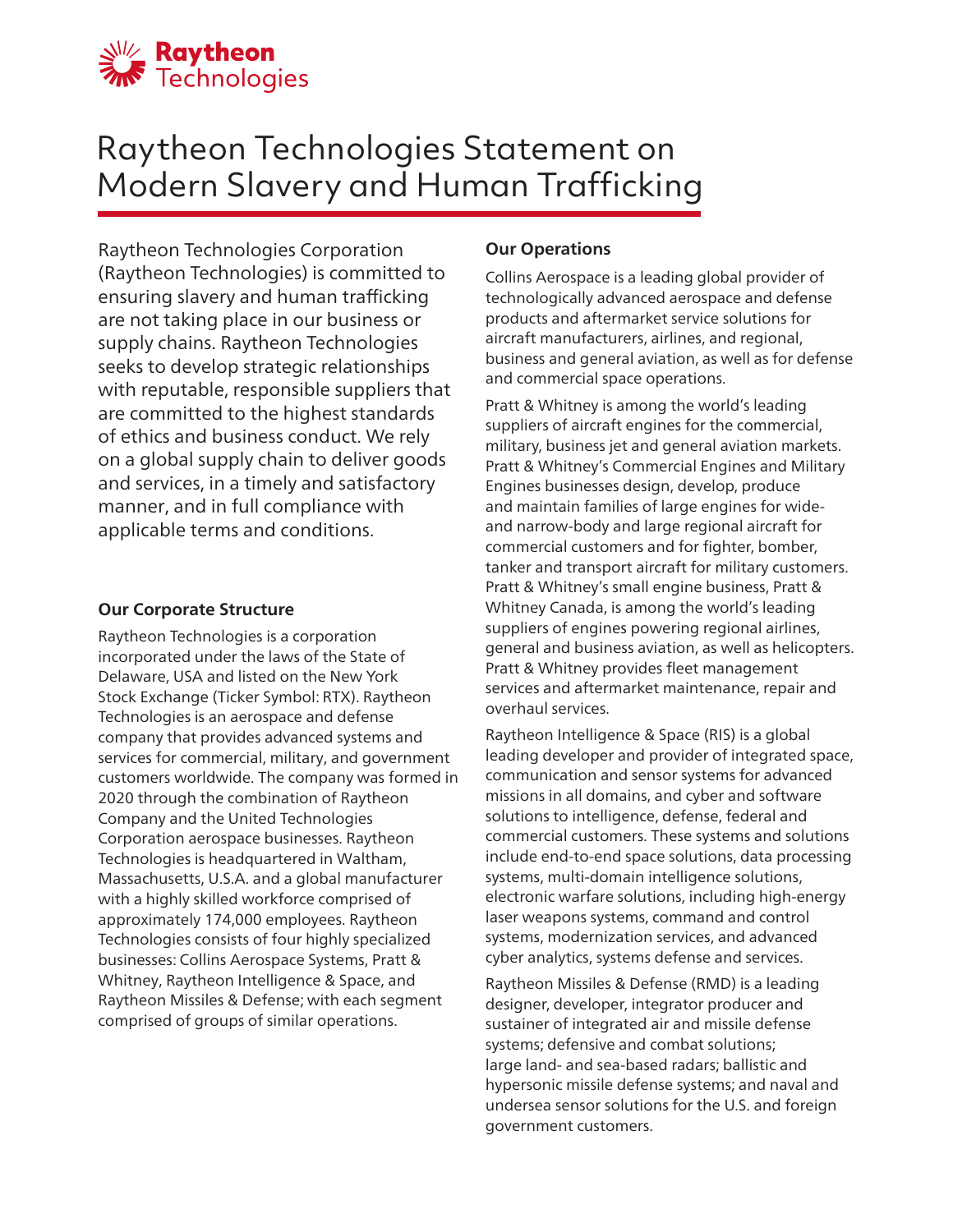# **Our Supply Chain**

Our global supply chain spans many industries. Our suppliers can be divided into two broad categories:

- Product suppliers (a/k/a "direct" suppliers) i.e., those that support the delivery of services and products to our customers; and
- Non-product suppliers (a/k/a "indirect" suppliers) – i.e., those that support our operations.

The products we procure for the delivery of our programs are predominantly high-end technology or commercial off-the-shelf products. We procure from large multinational companies and from small and medium-sized businesses.

#### **Our Exposure to Modern Slavery**

We consider our exposure to modern slavery to be low due to the nature of our business, the marketplaces that we and our suppliers operate in, and our company's policies and procedures for combatting modern slavery (these are described in more detail in the below section titled, "Managing Modern Slavery Risks").

#### **Risk in Our Operations**

We do not have a significant risk of modern slavery within our operations or workforce. We condemn and prohibit human trafficking as well as forced and child labor. Our internal policies and procedures are designed to provide a positive, safe work environment, ensure compliance with applicable law, and respect and protect human rights. As an aerospace and defense company, we operate in a highly regulated industry, predominantly employ a highly skilled workforce, and do not operate in any sector or industry that has a prevalence to modern slavery risks.

# **Risk in Our Supply Chain**

Because of the nature of the goods and services we predominantly source, where our suppliers are predominantly located, the risk-based due diligence we conduct to ensure potential strategic suppliers are qualified and reputable before onboarding, and our standard terms and conditions of purchase requiring suppliers to comply with applicable laws,

we do not have a significant risk of modern slavery within our supply chain. However, we recognize that forced labor and related practices have the potential to intersect with our supply chain, and as described below in more detail, we have established policies and procedures to mitigate that risk.

# **Managing Modern Slavery Risks**

Raytheon Technologies is committed to responsible and ethical business practices and expects our employees, as well as our customers, suppliers, and other partners to uphold principles respecting and protecting human rights.

#### **Raytheon Technologies Human Rights Council and Policy**

In 2021, Raytheon Technologies established a Human Rights Council (HRC) consisting of high-level company officials from each of the company's four businesses and its relevant corporate functions. The HRC continuously assess and works to improve Raytheon Technologies processes, policies and tools that address human rights risks.

In 2022, the Committee on Governance and Public Policy of the Board of Directors for Raytheon Technologies approved an enterprisewide policy on human rights. A copy is available under the "Human Rights" section of Raytheon Technologies' website (www.rtx.com). Respecting and protecting human rights is fundamental to how our people and businesses operate globally.

#### **Raytheon Technologies Code of Conduct**

Stronger Together, Raytheon Technologies' global Code of Conduct (the "Code") is the foundation of our culture. By setting standards and by guiding us in line with our values, the Code helps us to build a strong ethical culture and to achieve our business goals with integrity. It applies to all our directors, officers, and employees, and in certain respects, to business partners such as suppliers, consultants, representatives, and agents. Among other things, the Code includes the following statements regarding selecting and collaborating with the right partners and the protection of human rights: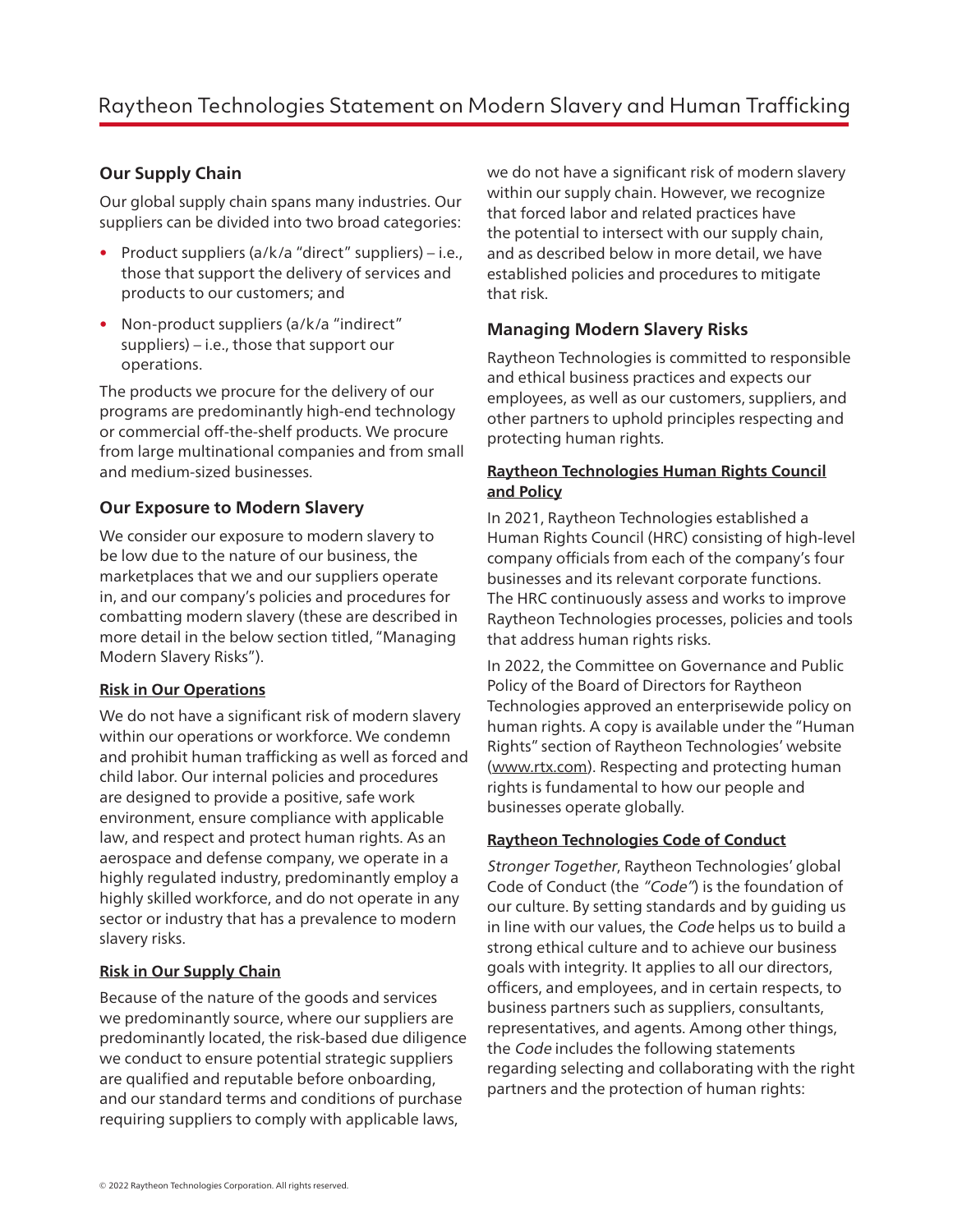We choose our business partners based on merit and shared values and treat them fairly. We seek business partners who can help us achieve our goals by working collaboratively to provide expertise, resources, efficiency, and innovation. This helps us deliver excellent, reliable products on time and on budget. We expect partners to share our high ethical and safety standards and our passion for making a positive impact in the world. Selecting and collaborating with the right partners means that we:

- Seek to do business with partners who meet our needs and share our values;
- Conduct risk-based due diligence to ensure potential partners are qualified and reputable before on-boarding;
- Monitor business partner performance on an ongoing basis;
- Expect our partners to uphold our values and comply with anti-bribery conventions and all other applicable laws; and
- Formalize relationships in writing to provide transparency and accountability.

Respecting and protecting human rights mean that we:

- Ensure safe and healthy working conditions for our employees, by applying best practices in our day-to-day activities and facilities and ensuring compliance with the most stringent applicable EHS standard;
- Promote responsible sourcing practices and hold business partners accountable to the standards we set in our Supplier Terms and Conditions and Code of Conduct;
- Work only with business partners who share our commitment to fighting human trafficking and supporting human rights;
- Condemn and prohibit the use of child or forced labor; and
- Follow company policies, regulations, and guidance regarding potential conflict minerals.

The Code is available here.

#### **Internal Accountability Standards – Reporting Encouraged, without Fear of Retaliation**

Raytheon Technologies is committed to a culture where people are encouraged and confident to speak up, without fear of retaliation. This is an enterprisewide value.

Raytheon Technologies promotes behaviors based on trust, respect, accountability, collaboration, and innovation. When employees, contractors and partners observe or suspect something that conflicts with our values, the Code, company policies or laws and regulations, we encourage them to speak up and report it. The Raytheon Technologies Speak Up Helpline is an anonymous reporting channel for all stakeholders to report any type of issue or concern. Additional information regarding the various resources available to ask a question or raise concerns is available here.

Raytheon Technologies has zero tolerance for retaliation of activities that impact good-faith reporting, and anyone engaging in retaliatory behavior is subject to disciplinary action.

# **Internal Training**

Raytheon Technologies recognizes that our people play an important role in building and maintaining a strong ethical culture where we achieve our business goals with integrity, in accordance with our Code, and applicable laws. All employees receive annual ethics and compliance training. We also make training available to all employees on recognizing and mitigating the risk of human trafficking and modern slavery in supply chains.

#### **Supply Chain Expectations and Assessment Processes**

Raytheon Technologies' suppliers are critical to our success and our ability to provide superior products and services in a responsible manner. As a vital part of our team, we have the same expectations of our suppliers for ethics and compliance as we have for our officers, directors, employees, and representatives.

• Compliance with all Applicable Laws: Our standard terms and conditions of purchase require suppliers to comply with all applicable laws and regulations.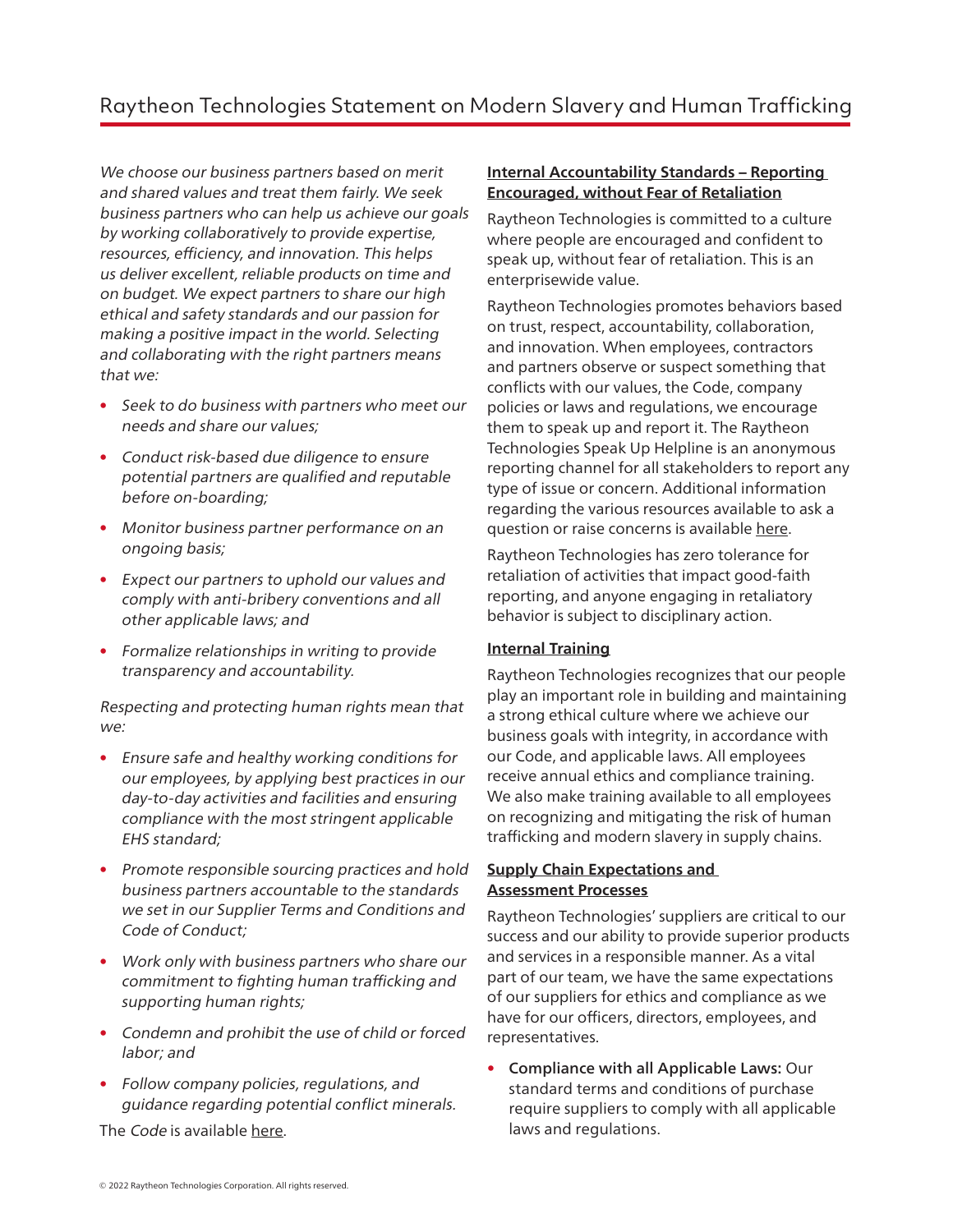- Raytheon Supplier Conduct: Through Raytheon Company's standard terms and conditions of purchase, suppliers must represent that they have not participated in any conduct in connection with the contract that violates our company's Code of Conduct or, alternatively, equivalent business ethics and conduct standards of the supplier; failure to do so can result in contract termination.
- Raytheon Technologies Supplier Code of Conduct (Supplier Code) establishes the principles and expectations we expect from our suppliers in regard to business conduct, ethics and compliance. Among other things, the Supplier Code requires suppliers:
	- To ensure child labor is not used in the performance of their work, whether or not related to Raytheon Technologies business.
	- To comply with laws and regulations prohibiting human trafficking. This includes prohibiting the use of forced labor, bonded labor, indentured labor, involuntary prison labor, slavery, or trafficking in persons.
	- To develop and implement policies and procedures to ensure that employees may perform their work in an environment free from physical, psychological or verbal harassment or intimidation, or any other form of abusive conduct.
	- To pay all workers at least the minimum wage required by the applicable laws and regulations and, at a minimum, provide all legally-mandated benefits, as well as to compensate all hourly workers for overtime at the rate required by applicable laws and regulations.
	- To flow down the principles set forth in the Supplier Code to their business partners providing products or services that will be incorporated in products or services furnished to Raytheon Technologies.
	- To allow Raytheon Technologies and/or its representatives to assess the supplier's compliance with the expectations set forth in

the Supplier Code in performing work for Raytheon Technologies, including on-site inspection of facilities.

The Supplier Code is available in many languages and is published here.

- Raytheon Technologies' standard terms and conditions of purchase also require a supplier to adopt and comply with a code of conduct or policy statement regarding business conduct, ethics and compliance that satisfies, at a minimum, the principles and expectations set forth in the Supplier Code; a supplier's failure to do so can result in contract termination.
- Supplier Assessment and Verification (including Audits): Suppliers are subject to robust selection processes and criteria, including for example, verification against government denied party lists. Periodically, in the normal course of business, we may conduct a site visit with a supplier. However, in the ordinary course of business, we do not conduct site visits or otherwise evaluate or audit suppliers specifically for the purpose of verifying the eradication of slavery and human trafficking in their supply chains. Anyone who suspects or observes such conduct may ask a question or raise concerns, including in complete confidence, through the resources described above in the section titled, "Internal Accountability Standards – Reporting Encouraged, Without Fear of Retaliation."
- Supplier Certification: In the normal course of business, we do not require suppliers to expressly certify that materials incorporated into goods furnished to us comply with the laws regarding slavery and human trafficking of the country or countries in which they are doing business.
	- Sub-tier suppliers that directly support U.S. Government prime contracts must include Federal Acquisition Regulation ("FAR") clause 52.222-50, Combating Trafficking in Persons, where applicable. This clause contains a reporting obligation to notify the Contracting Officer and the agency Inspector General immediately of any credible